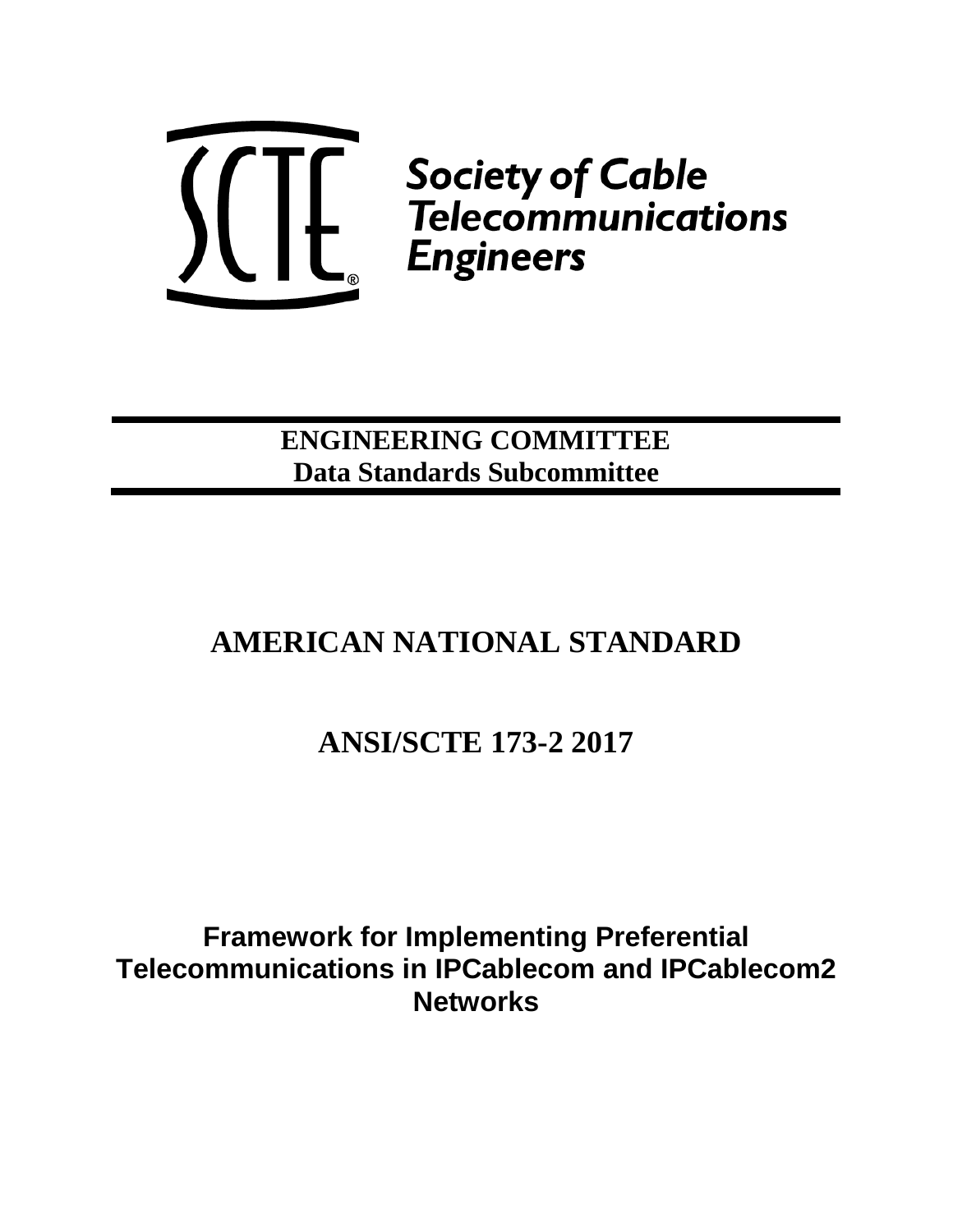### **NOTICE**

The Society of Cable Telecommunications Engineers (SCTE) Standards and Operational Practices (hereafter called "documents") are intended to serve the public interest by providing specifications, test methods and procedures that promote uniformity of product, interchangeability, best practices and ultimately the long term reliability of broadband communications facilities. These documents shall not in any way preclude any member or nonmember of SCTE from manufacturing or selling products not conforming to such documents, nor shall the existence of such standards preclude their voluntary use by those other than SCTE members.

SCTE assumes no obligations or liability whatsoever to any party who may adopt the documents. Such adopting party assumes all risks associated with adoption of these documents, and accepts full responsibility for any damage and/or claims arising from the adoption of such documents.

Attention is called to the possibility that implementation of this document may require the use of subject matter covered by patent rights. By publication of this document, no position is taken with respect to the existence or validity of any patent rights in connection therewith. SCTE shall not be responsible for identifying patents for which a license may be required or for conducting inquiries into the legal validity or scope of those patents that are brought to its attention.

Patent holders who believe that they hold patents which are essential to the implementation of this document have been requested to provide information about those patents and any related licensing terms and conditions. Any such declarations made before or after publication of this document are available on the SCTE web site at [http://www.scte.org.](http://www.scte.org/)

All Rights Reserved

© Society of Cable Telecommunications Engineers, Inc. 2017 140 Philips Road Exton, PA 19341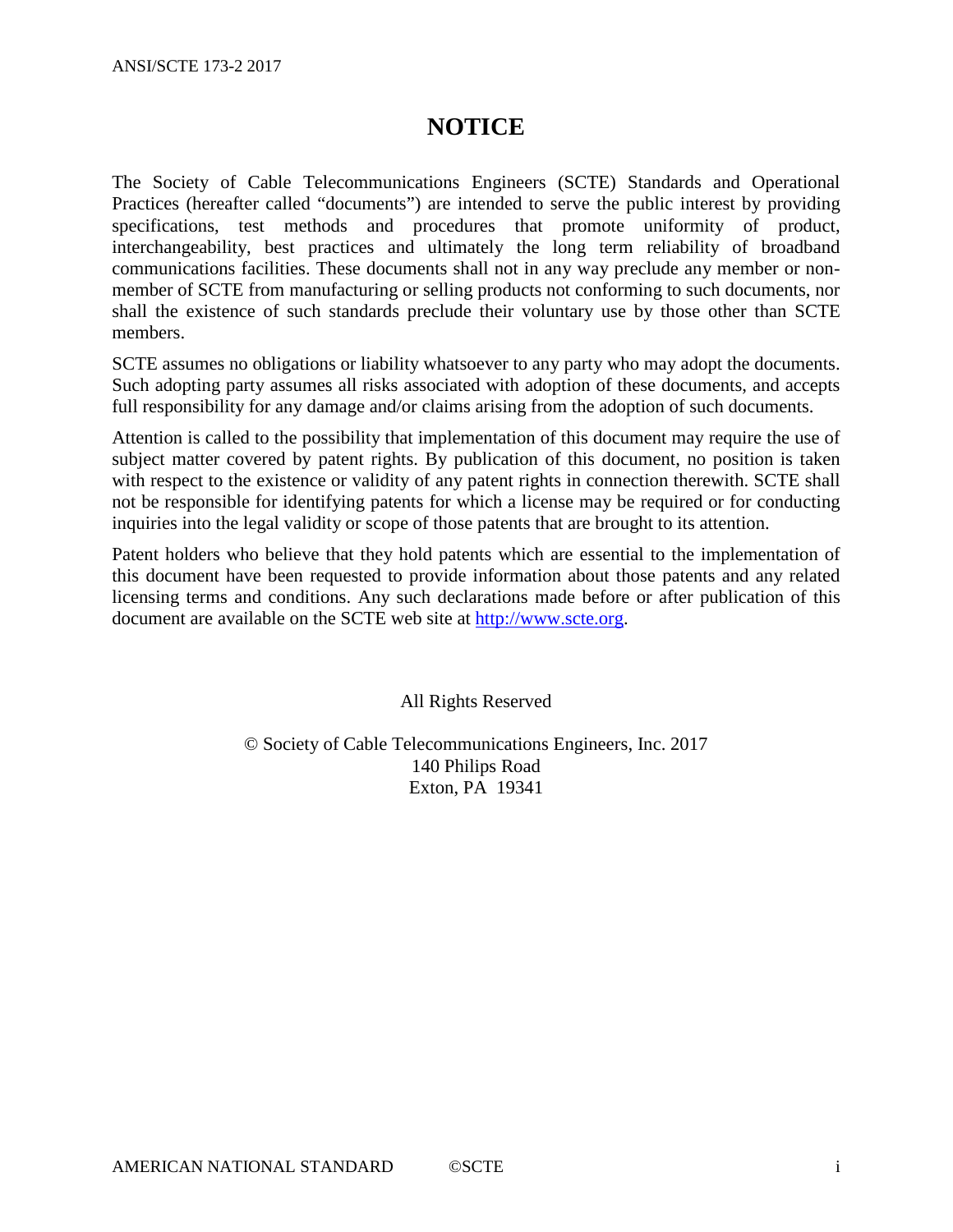#### **SUMMARY**

NOTE: This document is identical to SCTE 173-2 2010 except for informative components which may have been updated such as the title page, NOTICE text, headers and footers. No normative changes have been made to this document.

This standard provides a framework for implementing preferential capabilities in IPCablecom and IPCablecom2 networks. The approach of this standard is to define a framework for capabilities that can be utilized to meet the requirements in ANSI/SCTE 173-1 2010 and forms the basis for detailed IPCablecom and IPCablecom2 standards in support of preferential telecommunications.

#### INTRODUCTION

Emergency/disaster telecommunications for authorized users plays a vital role in the health, safety and welfare of people in all countries. The common thread to facilitate emergency/disaster operations is the utility of assured capabilities for user-friendly preferential telecommunication services that may be realized by technical solutions and/or administrative policy. The capabilities of IPCablecom and IPCablecom2 cable infrastructures offer an important resource for assured preferential telecommunication services.

The essential aspects of preferential telecommunication over cable networks that this framework standard addresses are grouped into two prime areas: authentication and priority. These two areas are the vital network features needed to obtain the resources of cable networks when preferential treatment is required. Other areas such as policy, traffic engineering, alternate routing, provisioning for restorability, etc., are either out of scope or not addressed in this version.

The evolving nature of telecommunication networks in general, and of cable networks in particular, lends itself to a phased approach for the support of preferential treatment. A phased approach needs to consider the evolution of IPCablecom standards: the initial suite of IPCablecom standards, the IPCablecom standards as revised in 2005, and the IPCablecom2 suite of standards.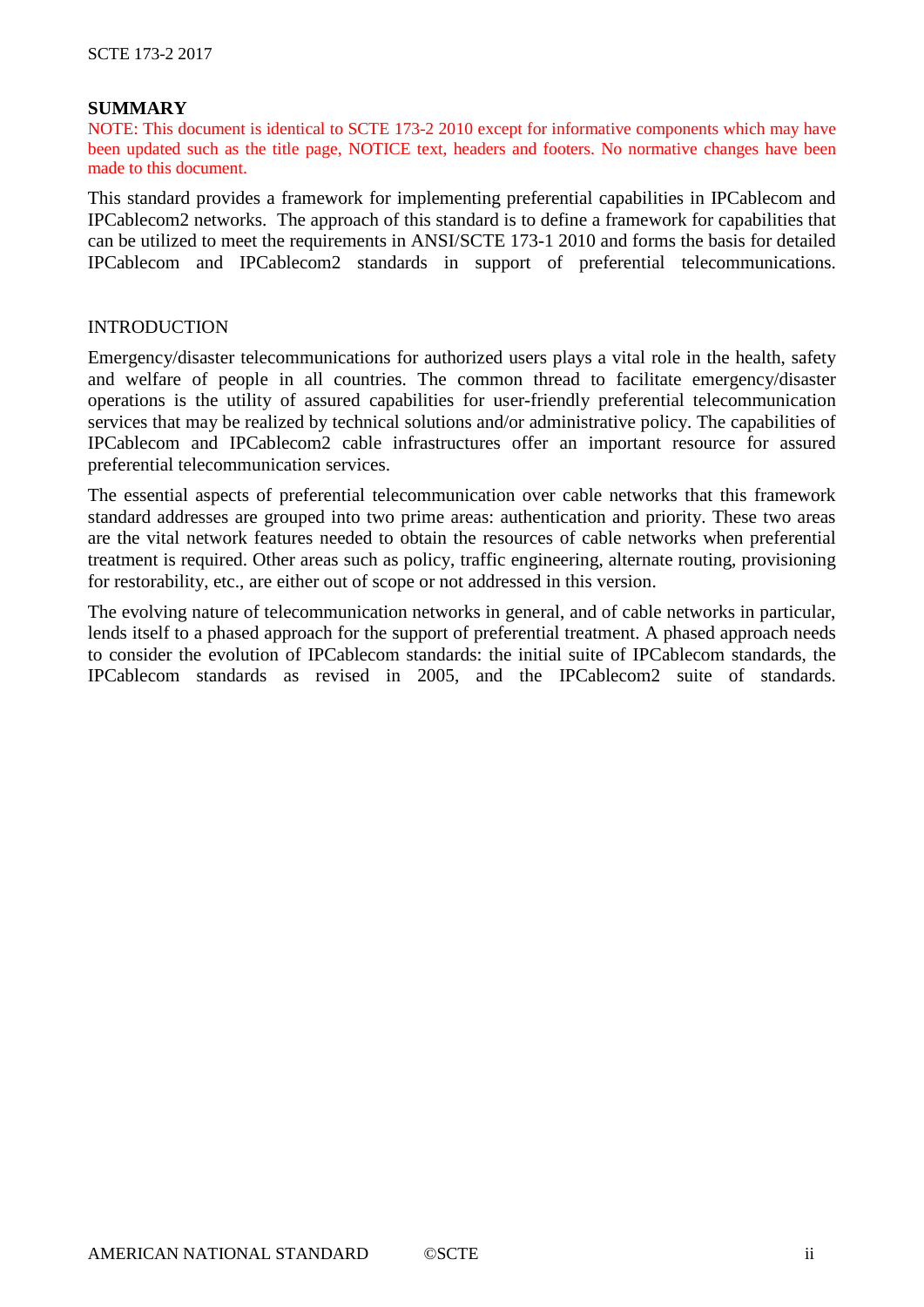### **TABLE OF CONTENTS**

### Page

| 1              |     |  | 1              |  |  |
|----------------|-----|--|----------------|--|--|
| $\overline{2}$ |     |  |                |  |  |
| 3              |     |  |                |  |  |
|                | 3.1 |  | $\overline{2}$ |  |  |
|                | 3.2 |  | 2              |  |  |
| $\overline{4}$ |     |  |                |  |  |
| 5              |     |  |                |  |  |
| 6              |     |  |                |  |  |
| $\overline{7}$ |     |  |                |  |  |
|                | 7.1 |  | 5              |  |  |
|                | 7.2 |  | 5              |  |  |
|                | 7.3 |  | 5              |  |  |
|                | 7.4 |  | 6              |  |  |
| 8              |     |  |                |  |  |
|                | 8.1 |  | 7              |  |  |
|                | 8.2 |  | 7              |  |  |
| 9              |     |  |                |  |  |
|                | 9.1 |  |                |  |  |
|                | 9.2 |  | 8              |  |  |
|                |     |  | 10             |  |  |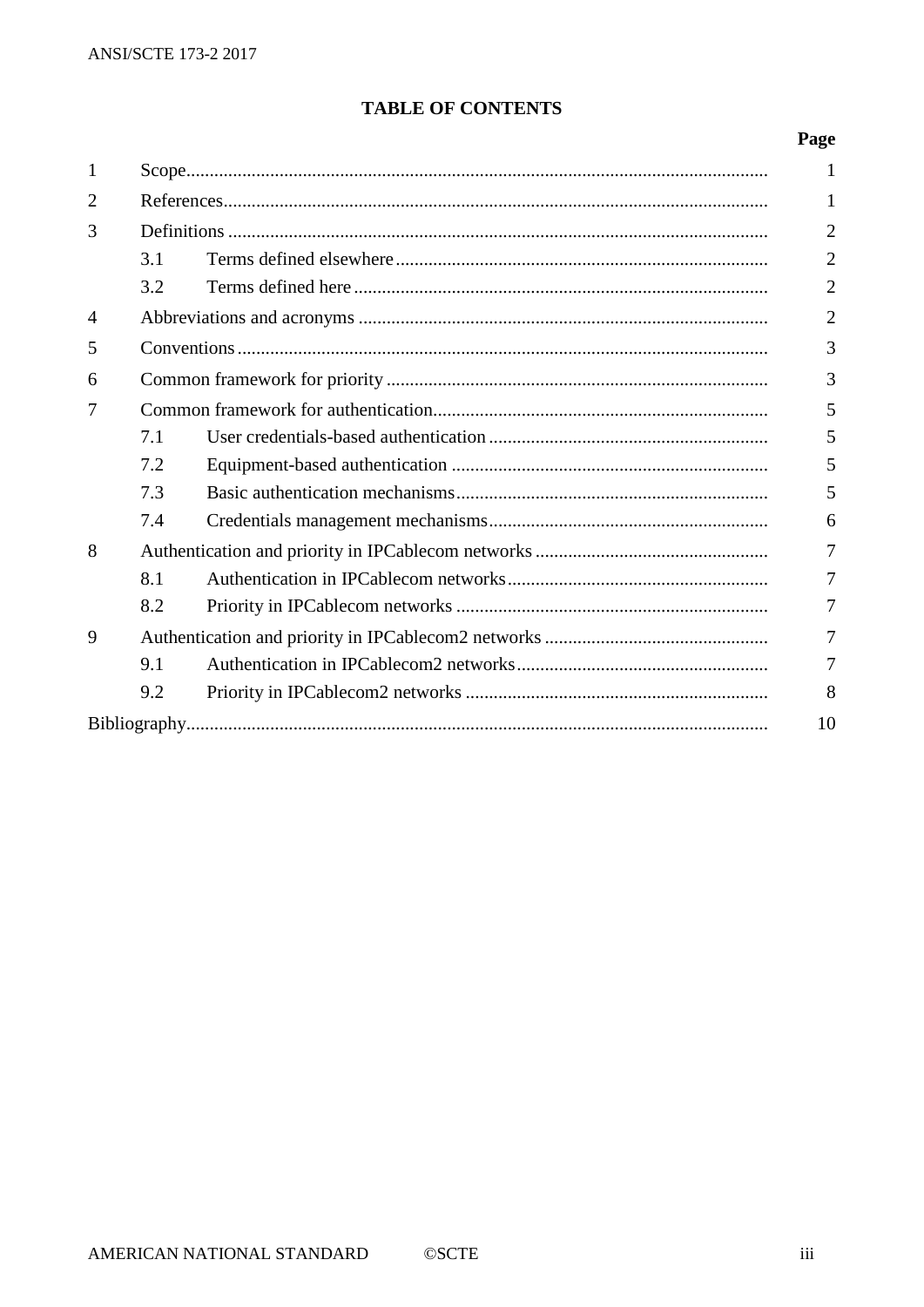### **Framework for implementing Preferential Telecommunications in IPCablecom and IPCablecom2 Networks**

### **1.0 Scope**

The objective of this Standard is to provide a framework for the implementation of preferential telecommunications services within cable networks as described in [ANSI/SCTE 24-1] and [ITU-T J.360]. This framework is one of the series of Standards addressing these services.

The key aspects of preferential telecommunications services addressed in this framework are priority and authentication. The architectural differences in the two key aspects are addressed in terms of the logical functional entities defined in [ANSI/SCTE 24-1] and [ITU-T J.360], respectively.

Although this version of the framework addresses the two key aspects, namely, priority and authentication, necessary to support preferential treatment in telecommunications services, other aspects such as policy, traffic engineering, alternate routing, provisioning, etc., are either out of scope or left for future study. As an example, future versions are expected to address provisioning of preferential services for specific users and/or devices (media terminal adapters) at specific locations.

### **2.0 Normative References**

The following ITU-T Recommendations and other references contain provisions which, through reference in this text, constitute provisions of this Standard. At the time of publication, the editions indicated were valid. All Recommendations and other references are subject to revision; users of this Standard are therefore encouraged to investigate the possibility of applying the most recent edition of the Recommendations and other references listed below. A list of the currently valid ITU-T Recommendations is regularly published. The reference to a document within this Standard does not give it, as a stand-alone document, the status of a Recommendation.

| $[ANSI/SCTE 24-1]$ | Architectural framework for the delivery of time-critical services over cable<br>television networks using cable modems |
|--------------------|-------------------------------------------------------------------------------------------------------------------------|
| $[ANSI/SCTE 24-4]$ | Dynamic quality of service for the provision of real-time services over cable<br>television networks using cable modems |
|                    | [ANSI/SCTE 24-10] IPCablecom security specification                                                                     |
|                    | [ANSI/SCTE 159-1] IPCablecom Multimedia Part 1: Multimedia Applications and Service                                     |
|                    | [ANSI/SCTE 173-1] Requirements for preferential telecommunications over IPCablecom networks                             |
| $[ITU-T J.360]$    | Recommendation ITU-T J.360 (2006), IPCablecom2 architecture framework                                                   |
| $[ITU-T J.368]$    | Recommendation ITU-T J.368 (2008), IPCablecom2 quality of service<br>specification                                      |
| [IETF RFC 3261]    | IETF RFC 3261 (2002), SIP: Session Initiation Protocol                                                                  |
| [IETF RFC 4412]    | IETF RFC 4412 (2006), Communications Resource Priority for the Session<br><i>Initiation Protocol (SIP)</i>              |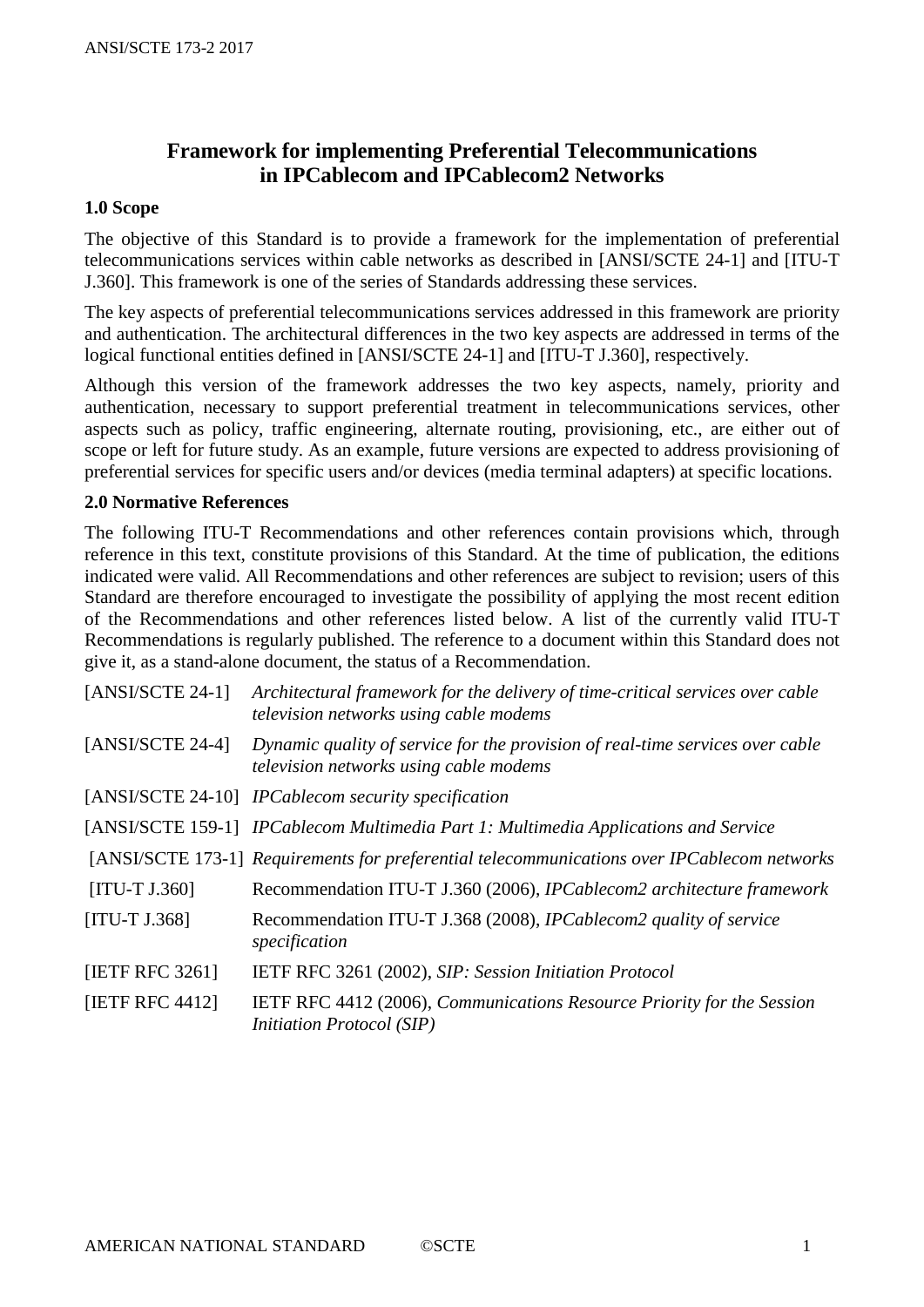### **3.0 Terms and Definitions**

### **3.1 Terms defined elsewhere**

This standard uses the following terms defined elsewhere:

**3.1.1 assured capabilities** [ANSI/SCTE 173-1]: Capabilities providing high confidence or certainty that critical telecommunications are available and perform reliably.

**3.1.2 authentication** [ANSI/SCTE 173-1]: The act or method used to verify a claimed identity.

**3.1.3 authorization** [ANSI/SCTE 173-1]: The act of determining if a particular privilege, such as access to telecommunications resources, can be granted to the presenter of a particular credential.

**3.1.4 cable modem** [ANSI/SCTE 24-1]: A cable modem is a layer two termination device that terminates the customer end of the DOCSIS connection.

**3.1.5 emergency situation** [ANSI/SCTE 173-1]: A situation, of serious nature, that develops suddenly and unexpectedly. Extensive immediate important efforts, facilitated by telecommunications, may be required to restore a state of normality to avoid further risk to people or property. If this situation escalates, it may become a crisis and/or disaster.

**3.1.6 international emergency situation** [ANSI/SCTE 173-1]: An emergency situation, across international boundaries, that affects more than one country.

**3.1.7 IPCablecom** [ANSI/SCTE 24-1]: An ITU-T project that includes an architecture and a series of Recommendations that enable the delivery of real-time services over the cable television networks using cable modems.

**3.1.8 label** [ANSI/SCTE 173-1]: An identifier occurring within or attached to data elements. In the context of preferential telecommunications it is an indication of priority. This identifier can be used as a mapping mechanism between different network priority levels.

**3.1.9 managed IP network** [ANSI/SCTE 24-1]: An IP network, managed by a single entity for the purpose of transporting IPCablecom signalling and media packets.

**3.1.10 preferential** [ITU-T J.260]: A capability offering advantage over regular capabilities.

**3.1.11 priority treatment capabilities** [ANSI/SCTE 173-1]: Capabilities that provide premium access to, and/or use of telecommunications network resources.

**3.1.12 subscriber** [ITU-T J.360]: An entity (comprising one or more users) that is engaged in a subscription with a service provider.

**3.1.13 user agent (UA)** [ITU-T J.360]: A SIP user agent as defined by [IETF RFC 3261].

### **3.2 Terms defined in this Standard**

This Standard defines the following term:

**3.2.1 user equipment**: Any device used directly by an end user to communicate.

### **4 Abbreviations and Acronyms**

This Standard uses the following abbreviations and acronyms:

- AKA Authentication and Key Agreement
- ATM Automatic Teller Machine
- AVP Attribute Value Pair
- CM Cable Modem
- CMS Call Management Server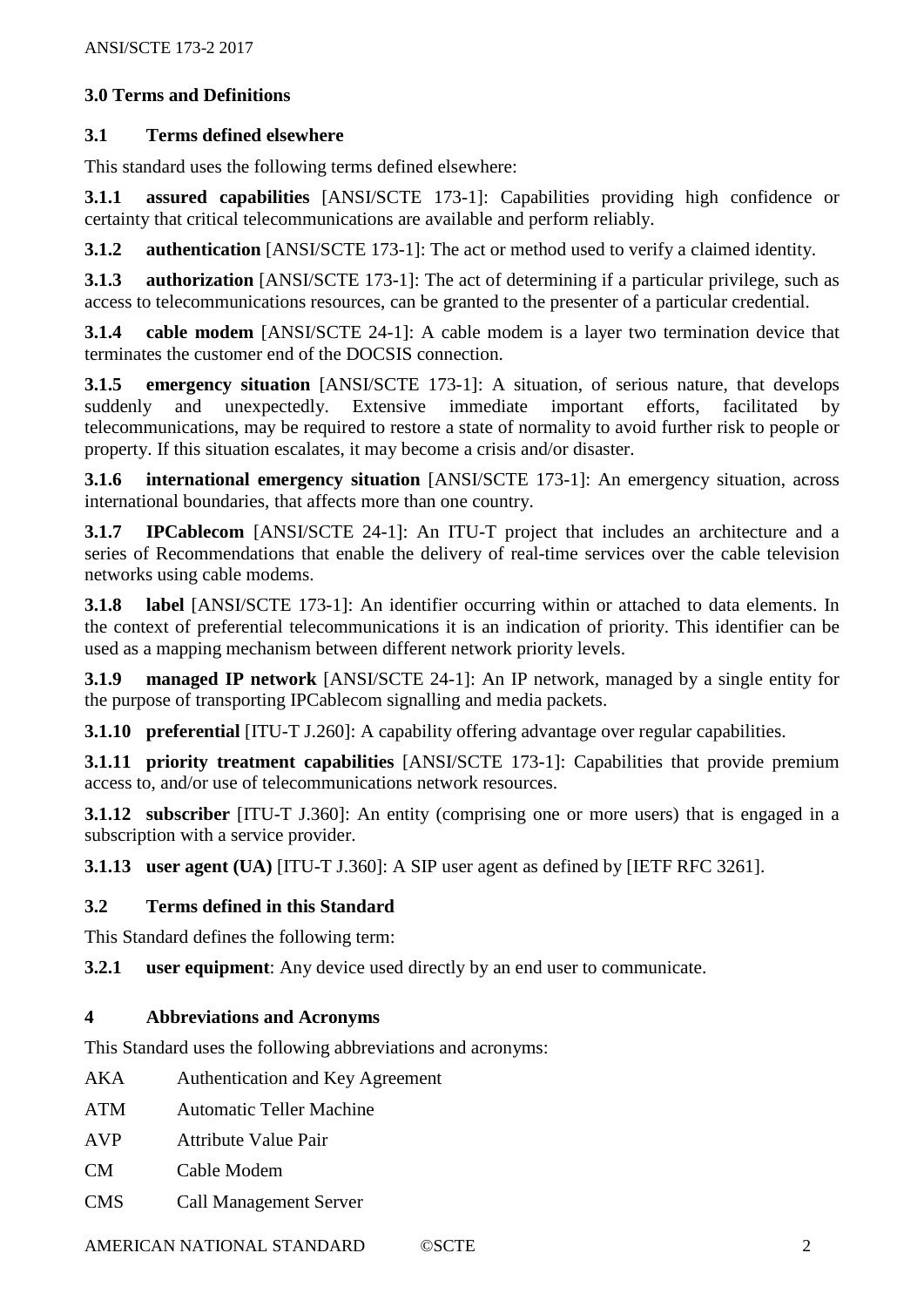| <b>CMTS</b>   | <b>Cable Modem Termination System</b>              |
|---------------|----------------------------------------------------|
| <b>DQoS</b>   | Dynamic Quality of Service                         |
| E-DVA         | <b>Embedded Digital Voice Adapter</b>              |
| E-MTA         | <b>Embedded Media Terminal Adapter</b>             |
| <b>IPSec</b>  | <b>Internet Protocol Security</b>                  |
| <b>KDC</b>    | <b>Key Distribution Centre</b>                     |
| <b>MGC</b>    | Media Gateway Controller                           |
| <b>MTA</b>    | Media Terminal Adapter                             |
| P-CSCF        | <b>Proxy Call Session Control Function</b>         |
| <b>PIN</b>    | <b>Personal Identification Number</b>              |
| PKI           | Public Key Infrastructure                          |
| <b>PKINIT</b> | Public Key Cryptography for Initial Authentication |
| <b>PSTN</b>   | Public Switched Telephone Network                  |
| QoS           | <b>Quality of Service</b>                          |
| <b>RTP</b>    | Real-time Transport Protocol                       |
| <b>SIP</b>    | <b>Session Initiation Protocol</b>                 |
| <b>TGT</b>    | <b>Ticket Granting Ticket</b>                      |
| <b>TLS</b>    | <b>Transport Layer Security</b>                    |
| UE            | User Equipment                                     |

### **5 Conventions**

None.

### **6 Common framework for priority**

[ANSI/SCTE 173-1] lists a number of requirements to assure priority treatment in IPCablecom and IPCablecom2 networks. Even though architectural differences exist between IPCablecom described in [ANSI/SCTE 24-1] and IPCablecom2 in [ITU-T J.360], this clause discusses the framework that is applicable for both networks. There are three aspects to consider when addressing priority treatment for preferential telecommunications services. These are classification or labelling of the session or call as requiring priority treatment, signalling for priority and the mechanisms to support the requested priority. The selection of mechanisms and policies, along with their respective implementations, are outside the scope of this Standard.

Table 1 categorizes the requirements according to these three aspects: classification, signalling and mechanisms. Some of the requirements are categorized to have more than one aspect because the priority classification of the call is to be maintained and the actual mechanisms to preserve the classification may vary.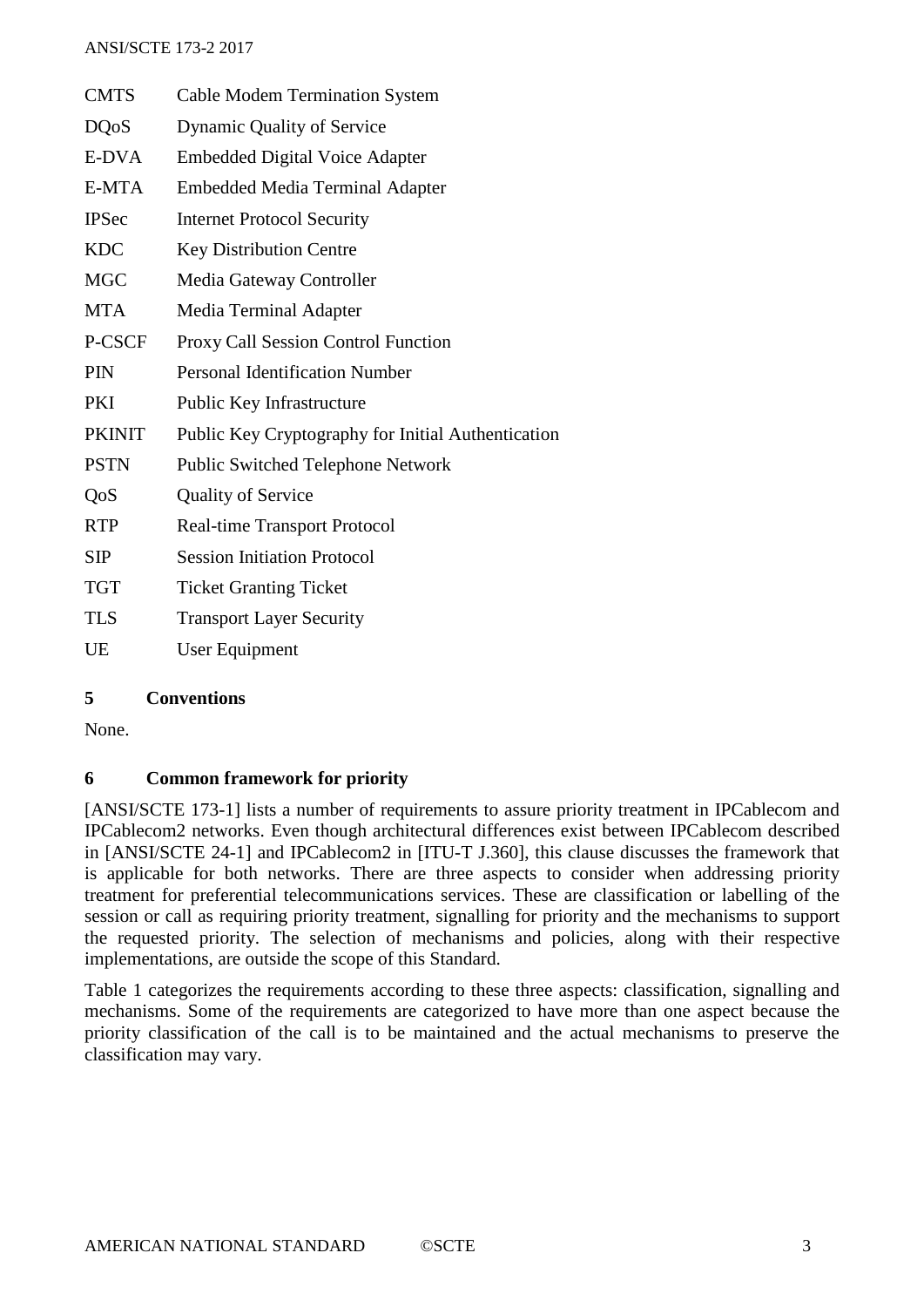| [ANSI/SCTE 173-1] requirement                                                                                  | Category                      |
|----------------------------------------------------------------------------------------------------------------|-------------------------------|
| Priority access to the IPCablecom and<br>IPCablecom2 networks (1a)                                             | Classification                |
| Call activation and call features (1b)                                                                         | Signalling                    |
| Allocating network resources (1c)                                                                              | Mechanisms                    |
| Priority given to labelled calls at gateways (1d)                                                              | Signalling and mechanisms     |
| Assigning labels at call origination (2)                                                                       | Classification                |
| Priority given to labelled calls within IPCablecom<br>and IPCablecom2 networks (3)                             | Mechanisms                    |
| Map the labels used from/to the cable network<br>to/from the connecting network gateway device (4)<br>and $5)$ | Mechanisms                    |
| Preserve the priority label across the cable network<br>(6)                                                    | Signalling and mechanisms     |
| Priority call in transit through cable network is<br>treated according to cable network capabilities (7)       | Classification and mechanisms |
| Number of levels for priority: minimum 1 and<br>additional levels based on national options (8)                | Classification                |
| Priority treatment given by cable network to calls<br>with priority label from a trusted network (9)           | Mechanisms                    |

### **Table 1 – Mapping requirements to priority aspects**

Prioritization means obtaining a higher probability for completing a call/session. In other words, once the traffic is identified to be for a preferential telecommunications service, the policies need to provide a higher probability of success relative to call admission, routing and delivery of traffic. This capability should exist on the access link and should also be propagated throughout all relevant network entities such as call management servers (CMSs) and media gateway controllers (MGCs) or the entities in the session initiation protocol (SIP) infrastructure.

Even though priority enabling mechanisms and assignment of QoS are not the same, in IPCablecom, DQoS session classes can be used to assign priority treatment to a session. One of the requirements to allocate resources that can be supported in IPCablecom networks is the concept of multimedia gates described in [ANSI/SCTE 24-4] and [ANSI/SCTE 159-1]. [ANSI/SCTE 24-4] is specific to IPCablecom and is addressed below. The gates are used to control access by an IP flow to enhanced QoS from the DOCSIS network. Gates are installed in the cable modem termination system (CMTS) to allow the creation of service flows with a guaranteed QoS by reserving the required resources. Admission control at the CMTS is used to ensure available resources are greater than committed and reserved resources. In the case of IPCablecom using [ANSI/SCTE 24-4], a client such as embedded media terminal adapter (E-MTA) initiates resource reservation and activation, whereas [ANSI/SCTE 159-1] supporting multimedia allows a proxy to perform these steps on behalf of the endpoint client.

Priority signalling is addressed separately for IPCablecom and IPCablecom2 because of the differences in approaches used by an E-MTA or UE to connect to the access network.

IPCablecom and IPcablecom2 use real-time transport protocol (RTP) as media transport protocol for audio and video packets. As discussed in [b-IETF RFC 4190], RTP does not include markings to indicate the priority of the packet with a label. Different methods are discussed which include defining a new per-hop behaviour for preferential traffic, new shim layer protocol over IP or marking an application layer packet.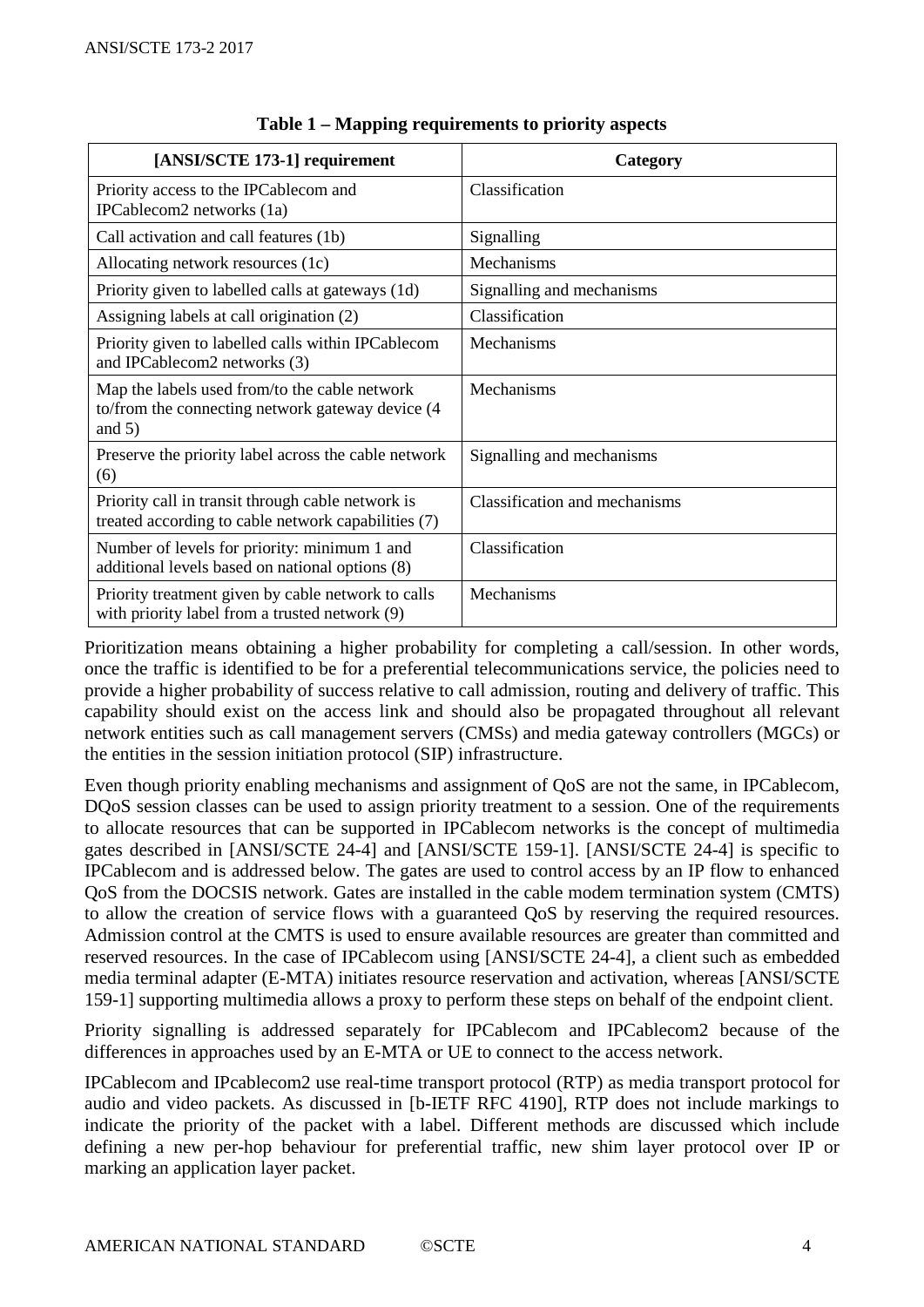### **7 Common framework for authentication**

Authentication in IPCablecom and IPCablecom2 networks requires the provision of credentials, in some form, that are used by the system to verify the integrity of an identifier presented by an intended system user. The management of these credentials has considerable importance when considering the type of authentication mechanism(s) used in any cable network. One needs also to consider existing deployed authentication mechanisms (e.g., for subscribers), as well as the acceptability and usability of any existing deployed authentication mechanisms in use for preferential telecommunications in other networks. The two forms of authentication available are:

- user credentials-based where the preferential user has to enter or provide information to the device (e.g., E-MTA); and
- equipment-based where authentication is based upon the recognition of the preferential user's equipment by the cable network system.

### **7.1 User credentials-based authentication**

User credentials-based authentication relies on functionality built into the device or the network that accepts input of some form by which the preferential user can authenticate their identifier. The device interacts with an authentication server within the infrastructure to validate the identifier to enable the preferential service. User credentials-based authentication can be accomplished by the user by calling a special number and entering a personal identification number (PIN). This method allows any IPCablecom and IPCablecom2 user equipment with a standard 12-button numeric key pad to be used. The PIN method is useful because of simplicity and backward compatibility with preferential service capabilities in deployed networks.

### **7.2 Equipment-based authentication**

Equipment-based authentication is based upon the recognition of the preferential telecommunications user's equipment by the IPCablecom or IPCablecom2 system. This method uses the equipment identity (e.g., a device's digital certificate) as all or part of the preferential telecommunications user's identification. This authentication will only be available on particular pieces of equipment (e.g., telephones, E-MTAs) and may additionally require further mechanisms (e.g., smartcards, tokens, and/or a PIN) beyond basic physical security of the equipment.

### **7.3 Basic authentication mechanisms**

Although PIN mechanisms are the simplest and most accessible methods possible in current IPCablecom networks, more secure methods may be needed in the future for some applications. These methods are discussed in this clause.

Authentication can be accomplished by the user by calling a special number and entering a PIN. This method allows any IPCablecom user equipment with a standard 12-button numeric key pad to be used. The PIN method is useful because of simplicity and backward compatibility with preferential service capabilities in deployed networks. However, relying on a PIN means to rely on a single factor (something the individual knows), rather than a combination of factors (such as "something the individual possesses" or "something unique to the individual"). With the increased dependence on packet-based communications, the generally accepted baseline is to use two factors, such as:

- Knowledge of a PIN in conjunction with possession of a magnetic stripe card (e.g., as used for bank ATM access).
- Knowledge of a password in conjunction with possession of a time-constrained token device (e.g., as used for banking and financial on-line activities).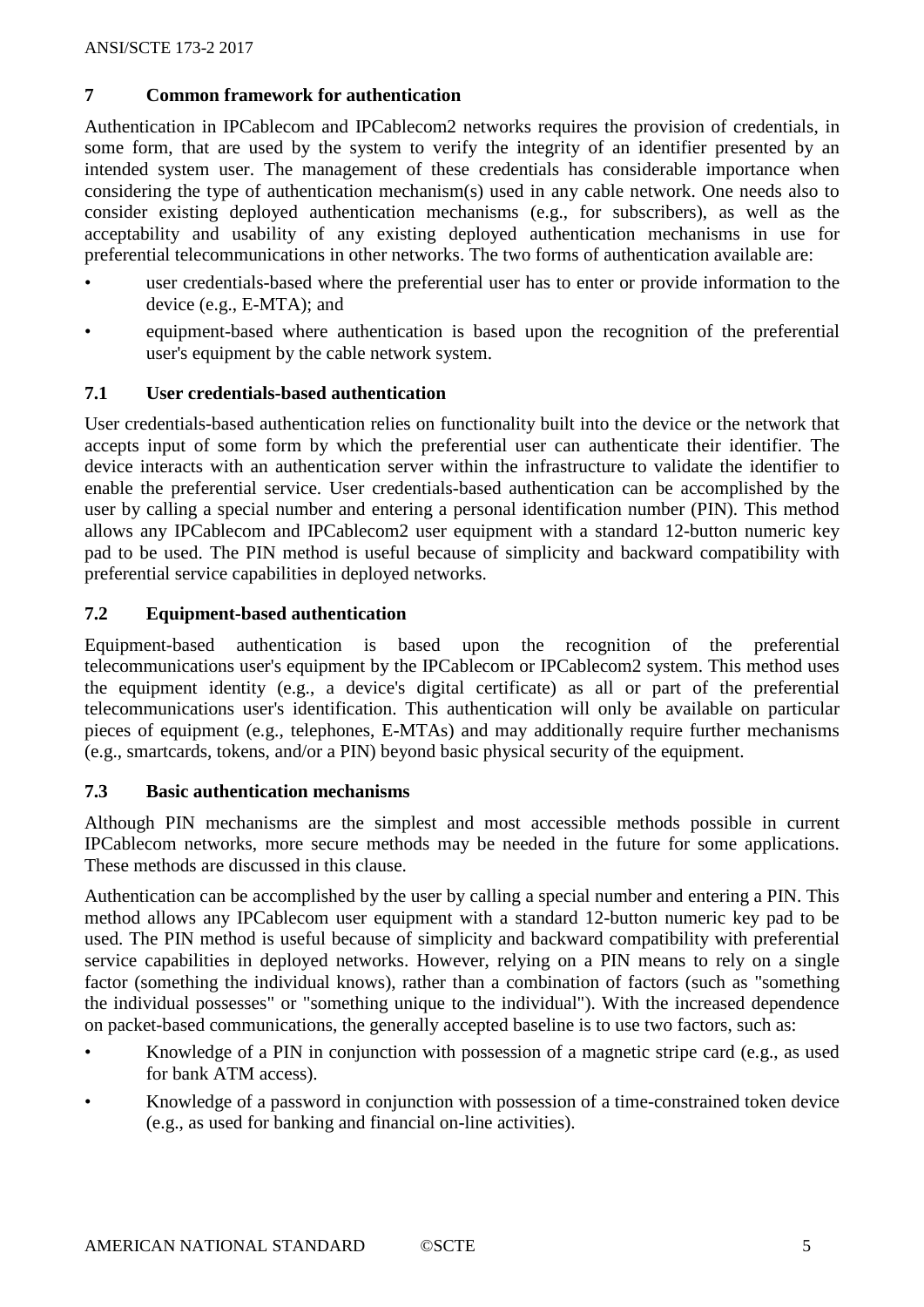However, most of these alternative methods are usable only if the device has input/output capabilities beyond the standard 12-button numeric key pad.

There are few authentication mechanisms (or combinations of mechanisms) possible for use in cable networks other than PIN functionalities, e.g., pass-phrases could be used as an alternative (assuming voice recognition capabilities that achieve sufficiently low 'false positive' and 'false negative' rates). While numerous other authentication mechanisms exist (e.g. passwords, smartcards, biometric readers, etc.), given the cable network architectures, these are not easily supported (e.g., E-MTAs do not have smartcard readers).

For multimedia services that require QoS, IPCablecom defines interfaces where RADIUS- and Diameter-based authentication is used: RADIUS between call management server and record-keeping system and diameter between P-CSCF and charging data function. The following are possible mechanisms not defined in IPCablecom Standards that could be considered to authenticate the user of the preferential treatment services:

- passwords coupled with a RADIUS-based authentication infrastructure;
- passwords coupled with a Diameter-based authentication infrastructure;
- passwords coupled with a key distribution centre (KDC) such as Kerberos;
- pass-phrases coupled with smartcard; and
- pass-phrases coupled with smartcard and public key infrastructure (PKI).

Each of these types of mechanism differs as to the degree of assurance each provides that an asserted identity is valid and being presented by a valid system user. These mechanisms also differ in their magnitude of deployment, operational capabilities and complexity. The above-listed methods are to be further considered in terms of their relative authentication capabilities, degree of scalability, performance, cross-domain interoperability and interoperability with legacy/existing authentication mechanisms.

For authenticating preferential treatment of certain calls/sessions in IPCablecom networks, the level of security must be high. However, the ease with which a user obtains authentication must be high as well because, in some cases, the user will be in an emergency situation. Therefore, a combination of mechanisms that will both provide ease of use and a high level of security should be chosen whenever possible.

### **7.4 Credentials management mechanisms**

Management of credentials is important to ensure that the system is using up-to-date and accurate credentials for user authentication. Management of credentials usually entails the following: credential updates, credential revocation, and the exchange of credentials across service provider domains.

Management of credentials is dependent on the credential itself, such as password databases, RADIUS/Diameter servers, KDC servers, smartcards and PKI root, etc. Each of these types of mechanism differs with respect to the degree of data integrity and confidentiality protection provided to the credentials. These mechanisms also differ in the magnitude of deployment, operational capabilities and complexity.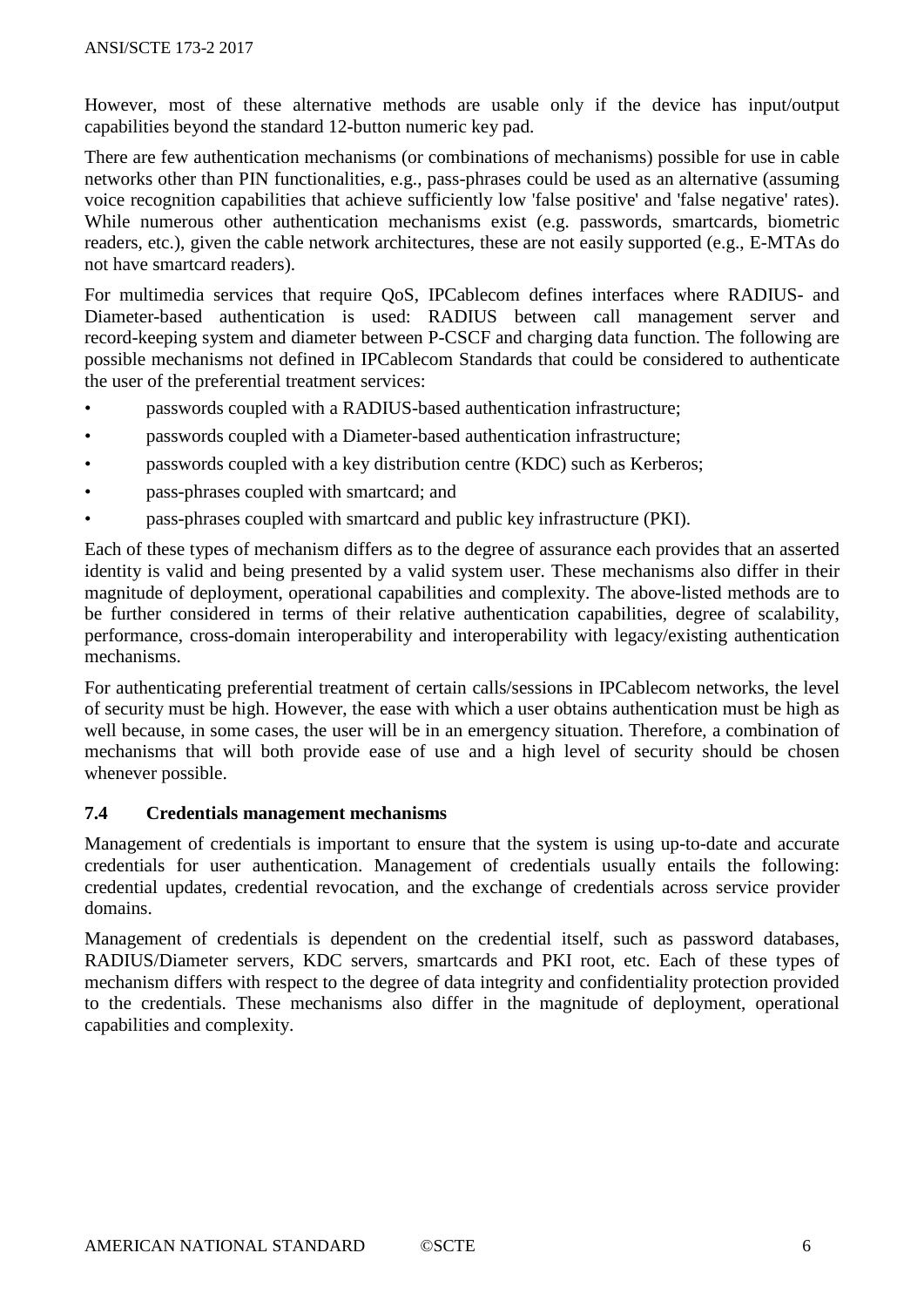### **8 Authentication and priority in IPCablecom networks**

### **8.1 Authentication in IPCablecom networks**

[ANSI/SCTE 24-1] and [ANSI/SCTE 24-10] describe the mechanisms used to authenticate the client requesting the service. The protocol used to authenticate the client is Kerberos with public key cryptography for initial authentication (PKINIT) extension. Kerberized Internet protocol Security (IPSec) is used to create a secure association between the CMS and the MTA (client). Three phases are described. In the first phase, the client interacts with the key distribution centre (KDC) by providing its device certificate to obtain a ticket granting ticket (TGT) to obtain a ticket from the KDC for a specific server such as the CMS. A client may bypass the first phase and provide the KDC with its device certificate to directly obtain a ticket for a specific server. In the third phase, a pair of security parameters is established with the application server for sending and receiving secure data over IPSec.

### **8.2 Priority in IPCablecom networks**

Preferential users will receive priority treatment. This priority treatment is supported using the method defined in [ANSI/SCTE 24-4].

In IPCablecom, resource reservation is performed using two components. The first is at the data link layer and involves making DOCSIS service flows more promptly available for gates of a certain session class. The second is at the session layer and involves describing the priority status of a call so that the information can be propagated to all relevant entities in the network.

On the cable access link, prioritization can be enabled by first associating dynamic quality of service (DQoS) gates with a particular session class reserved specifically for this purpose and then, as a result, requiring the CMTS to take a specific action. Depending on the value of the session class, different admission control is applied to the resulting resource request. For instance, a session class for normal voice communications and an overlapping session class for preferential telecommunications calls could be defined to allow the allocation of up to, respectively, 50% and 70% of the total upstream resources, and leaving the remaining 30-50% of the total upstream bandwidth available to other, possibly lower priority, services.

[b-ITU-T J.162] describes network-based call signalling used in IPCablecom between the E-MTA and call agent for creating and deleting connections. While the call agent provides the GateID to the MTA during call establishment, a mechanism not currently available to communicate the desired DOCSIS traffic priority to the MTA should be used for the session. The DOCSIS traffic priority is used by the CMTS to prioritize traffic during periods of congestion. Further study is needed in this area in the context of preferential telecommunications.

### **9 Authentication and priority in IPCablecom2 networks**

### **9.1 Authentication in IPCablecom2 networks**

IPCablecom2 supports both embedded and standalone UEs. The UEs are software based and may have the capabilities to connect to a secure hardware store such as a smartcard. Authentication mechanisms available on IPCablecom2 networks are expected to be more versatile and the achievement of adequate authentication on IPCablecom2 networks will be readily available.

Appendix III of [ITU-T J.360], describes three authentication mechanisms supported by the IPCablecom2 architecture: IMS authentication and key agreement (AKA), SIP digest authentication and certificate-based authentication. Depending on the mechanism used for authentication, requirements are specified for the various components of the IPCablecom2 networks. As an example, to support digest authentication, it is necessary to store securely user names and passwords.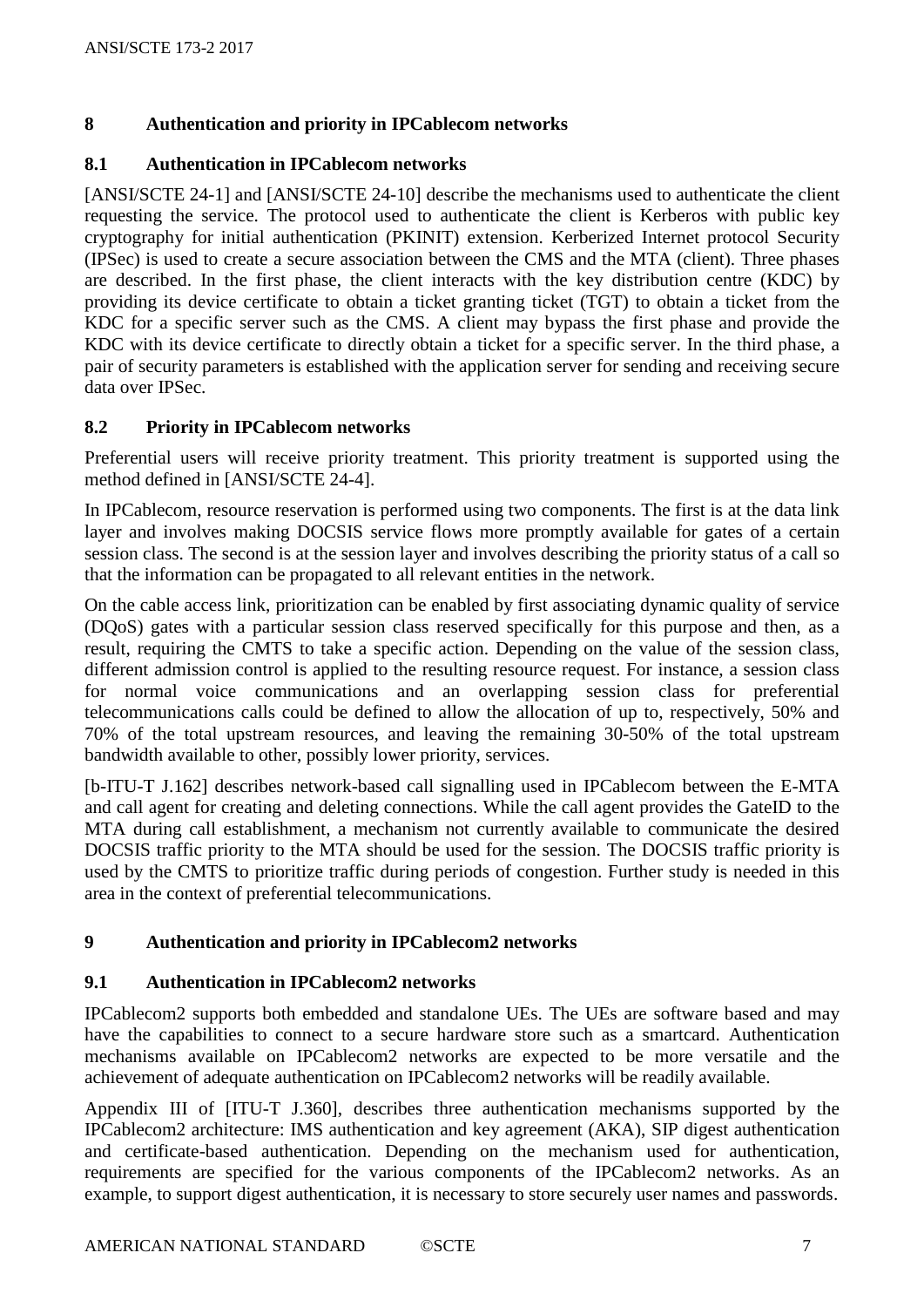The signalling between the UE and the P-CSCF is secured by using either IPSec or TLS. [ITU-T J.360] requires an UE to support negotiating the use of TLS. Two models are defined for securing over TLS: mutually authenticated whereby both the UE and the server (P-CSCF for example) validate each other's certificate and server-side authentication where only the server side provides a certificate to establish signalling security. The former offers a higher level of security; IPCablecom2 requires the support of server-side authentication. It may be desirable to consider mutual authentication for UEs that are used to originate preferential treatment services.

An IPcablecom2 network requires that the identity assertion of the subscriber is performed by P-CSCF to convey the authenticity of the user to the other network elements in a trusted network and to remove the identity when communicating with network elements in non-trusted networks. The identity assertion and removal ensures that preferential telecommunications services are originated by an authorized user.

[b-ANSI/SCTE xx] defines the requirements.

### **9.2 Priority in IPCablecom2 networks**

The IPCablecom2 architecture, as described in [ITU-T J.360], is based on the 3GPP IMS infrastructure. Priority occurs in three places: the IMS signalling, the enabling mechanism and using packet labelling.

### **9.2.1 Priority signalling**

At the IMS signalling level, new Resource-Priority (R-P) and Accept-Resource-Priority SIP headers defined in [IETF RFC 4412] are used. The addition of these headers in request and response messages, respectively, allows the SIP proxies and UAs to give priority treatment to requests.

[IETF RFC 4412] defines new headers, referred to as Resource-Priority (R-P) in SIP request messages to request prioritized access to resources. Accept-Resource-Priority is included in the response indicating the R-P values that a SIP user agent is willing to support. The R-P values are registered with IANA and the header is an optional field. Five name spaces are registered by IANA and included in the RFC. This Standard does not propose a specific name space to be used, and additional name spaces as required for preferential telecommunications services may be registered following the procedures defined in [IETF RFC 4412]. The use of R-P headers supports priority signalling.

It should be noted that these headers do not directly influence the forwarding behaviour of IP routers. Such functionality, that is, at the network layer or layer 3, is under study. [b-IETF RFC 3690] defines general system requirements for supporting preferential services in the general area of IP telephony as an end-to-end service. It is useful to consider these requirements in the context of IPCablecom2 to support preferential treatment.

### **9.2.2 Enabling mechanism**

At the access network level, the Reservation-Priority attribute value pair (AVP) can be used to indicate priority in requesting access network resources. In order to define the GateSpec for reservation of resources, the P-CSCF interacts with the IPCablecom2 application manager using the Rx interface defined in 3GPP IMS. This interface uses the Diameter protocol with a number of new AVPs defined in [ITU-T J.368] QoS specification.

The GateSpec messages used to request and activate access network resources include a session class ID that defines the priority level of the request. While the call agent provides the GateID to the embedded digital voice adapter (E-DVA) during call establishment, a mechanism not currently available to communicate the desired DOCSIS traffic priority, the E-DVA should be used for the session. The DOCSIS traffic priority is used by the CMTS to prioritize traffic during periods of congestion. Further study is needed in this area.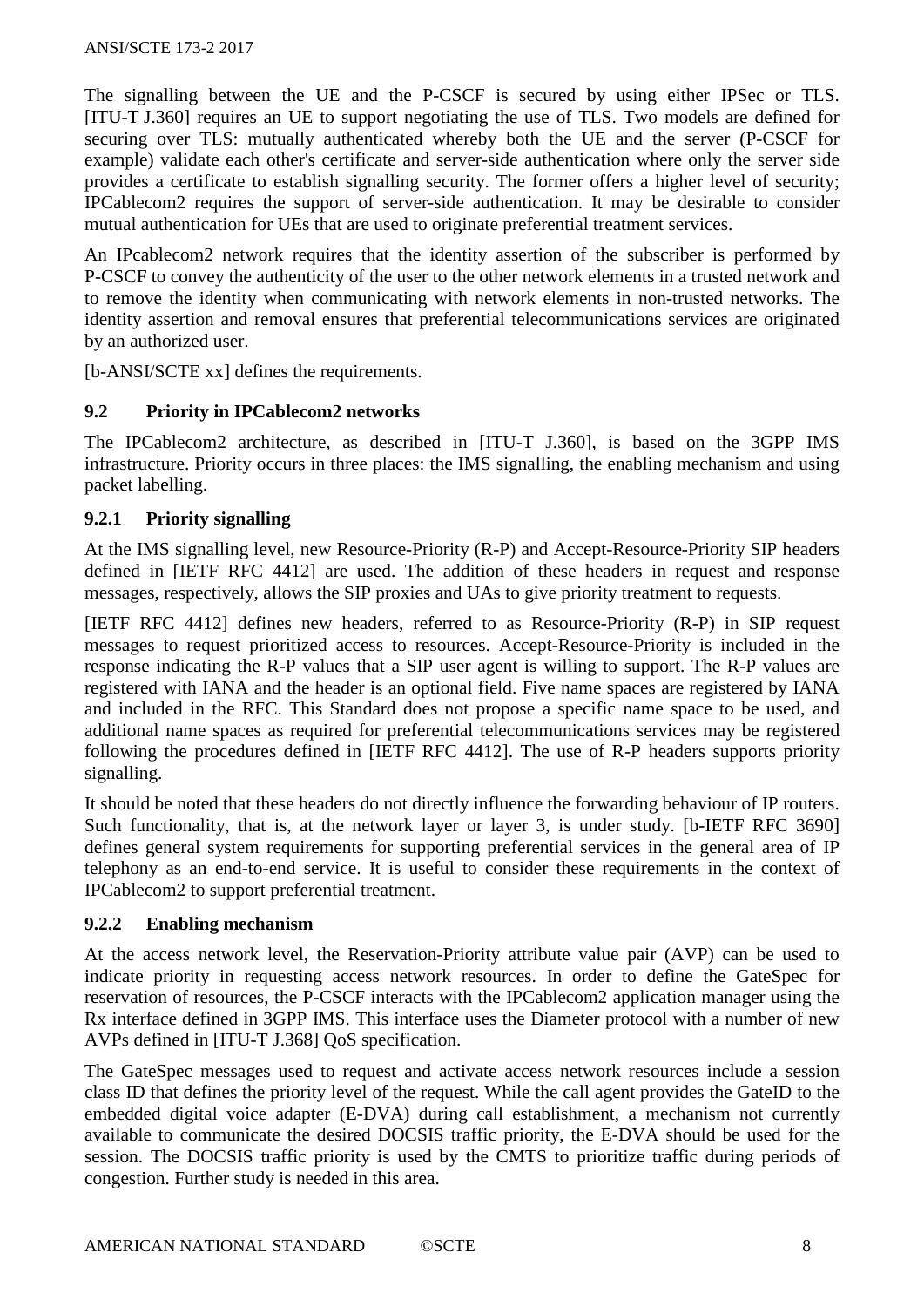Within the DOCSIS access network, a traffic priority can be assigned to give priority treatment within the various service flow types.

The definition of specific values to be used to specify priority levels for preferential telecommunications services is outside the scope of this Standard.

Mechanisms exist to support priority routing in the core network of IP packets, including the SIP signalling and the RTP bearer packets, but their definitions are not covered in this Standard.

### **9.2.3 Labelling**

Currently, RTP does not support priority labelling, which is the media transfer protocol used in IPCablecom2.

[b-ANSI/SCTE 173-4] defines the detailed requirements.